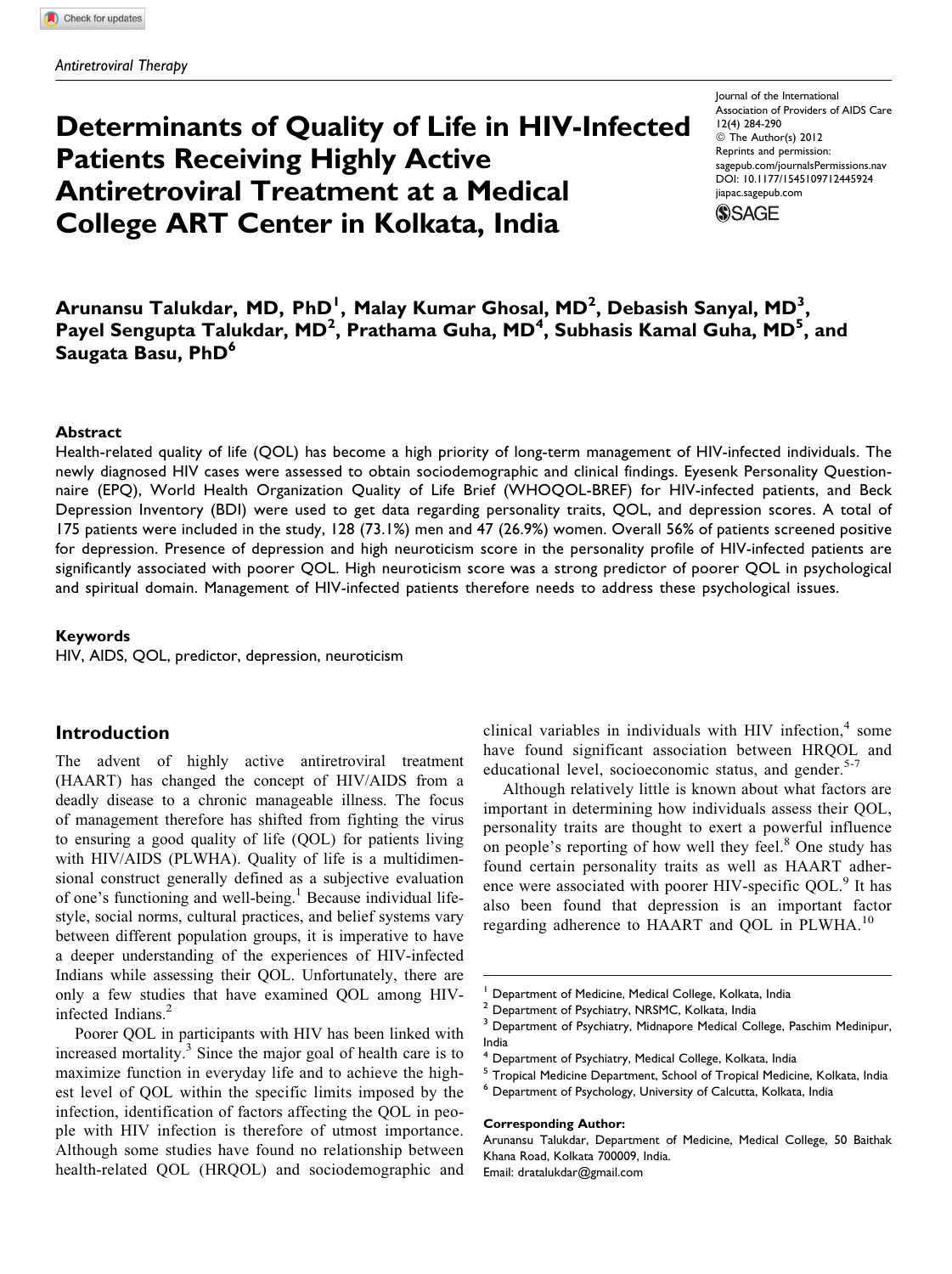

Figure 1. Summary of decision tree method, classification and regression tree (CRT), to predict quality of life (QOL)–physical domain from sociodemographic and clinical variables.

There are very few studies that examined the influence of psychosocial factors on QOL in Indian PLWHA receiving HAART. In the present study, our aim is to find the predictors of QOL in a group of patients receiving HAART with particular reference to personality traits, presence of depression, and clinical and demographic variables.

# Materials and Methods

All the newly diagnosed HIV cases attending ART referral center of a medical college hospital in Kolkata, India, for the first time during 2010 to 2011 and who were eligible for HAART were included in the study. Informed consent was taken, and those who refused consent were naturally excluded. The patients who were too ill or too cognitively impaired to give an interview were also excluded from the study.

The sociodemographic data, HIV-related data, and the risk behavior patterns were collected using a structured proforma. CD4 T lymphocyte count was done in the ART center using FACSCOUNT (Becton Dickson [BD] Biosciences, San Jose, CA) machine using the peripheral venous blood sample before starting HAART. The clinical staging of HIV/AIDS was done by WHO staging criteria.

Each patient was given Eysenck Personality Questionnaire (EPQ) to measure the personality traits of extroversion (E), neuroticism (N), and psychoticism (P). Extroverts are characterized primarily by sociability and impulsiveness but also by jocularity, liveliness, quick wittedness, and optimism. Introverts are opposite of extroverts. People who score high on neuroticism usually overreact to emotional stimuli and take a long time to come back to the normal state. High psychoticism score means people are often impulsive, hostile, egocentric, aggressive, cold, nonconforming, and suspicious. The EPQ was first standardized in Britain<sup>11</sup> to measure 4 of the major dimensions of extroversion–introversion (E), neuroticism–emotionality (N), psychoticism–strongmindedness (P), and dissimulation–social desirability (L). The EPQ used here was a validated Bengali version.<sup>12</sup>

A validated Bengali version of World Health Organization Quality of Life Brief (WHOQOLHIV-BREF) was used for the assessment of QOL. This is a 31-item short form of WHOQOL100.<sup>13</sup> In the present study, the Hindi version of the WHOQOL-BREF has been translated to Bengali and retranslated to Hindi by 2 different persons who were conversant in both the languages and a third bilingual person compared the original with the translated version. The translated Bengali version and the Hindi version of the WHOQOL-BREF were then administered one after another at an interval of 1 week to 20 bilingual (ie, people conversant in both the Bengali and Hindi languages) HIV-infected patients admitted to the hospital. It was found that the translated Bengali version and the validated Hindi version had a high correlation.

The WHOQOL-BREF has 6 domain scores representing different dimensions of QOL, viz physical, psychological, level of independence, social relationships, environment, and spirituality. Five ofthese facets are specific to HIV/AIDs. Individual items are rated on a 5-point Likert scale where 1 indicates low negative perception and 5 indicates high positive perception. A validated Bengali version of the Beck Depression Inventory (BDI) was used to measure depression among the PLWHA.<sup>14</sup>

The work obtained ethical clearance from the Institutional Ethical Committee of the study institution.

## Statistical Methods

In order to predict the outcome of PLWHA from other measures, we used the tree classification technique. Classification trees are generally used when one attempts to predict values of a categorical dependent variable (class, group membership, etc.) from one or more continuous and/or categorical predictor variables. A classification tree is an empirical rule for predicting the class of an object from the values of predictor variables.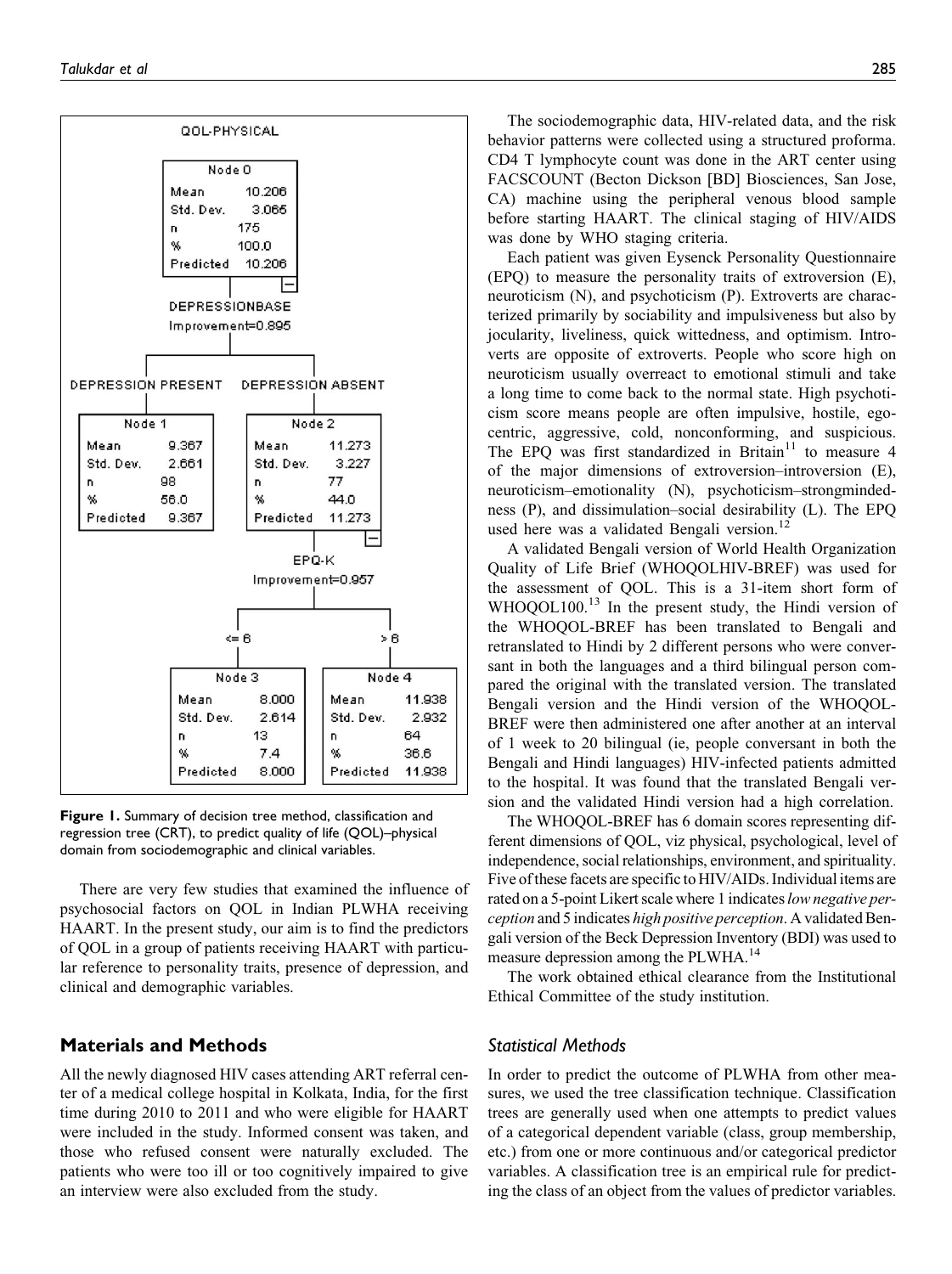

Figure 2. Summary of decision tree method, classification and regression tree (CRT), to predict quality of life (QOL)–psychological domain from sociodemographic and clinical variables.

# Results

A total of 175 patients were included in the study, 128 (73.1%) men and 47 (26.9%) women. Mean age of male participants  $(34.7 + 7.7 \text{ years})$  was significantly higher  $(t = 3.7, df = 173,$  $P = 3 \times 10^{-4}$ ) than female participants (30.23  $\pm$  5.4 years). Majority of the patients were educated up to class IV. Overall 56% of the patients screened positive for depression. Figures 1 to 5 show the results of our attempt to predict various domains of QOL using sociodemographic, clinical, psychological, and treatment variables.

Presence of depression was a strong predictor of poorer QOL in physical and level of independence domains; high neuroticism score was a strong predictor of poorer QOL in psychological and spiritual domain; and longer duration of specialized HIV care predicted better QOL in social relationship domain.

#### **Discussion**

Personality traits have always been important in the context of HIV/AIDS. Research has shown that the traits of high sensation seeking and a combination of extroversion and neuroticism are associated with HIV-related risk behavior. The same traits also predict a low adherence to HAART.

The interrelationship of personality traits with physical and psychological QOL is complex. Burgess et al<sup>8</sup> have proposed a model where neuroticism is considered to be a determinant of psychological QOL. A similar article by Penedo et al<sup>9</sup> reported poorer QOL in PLWHA with high neuroticism scores. Personality traits of extraversion and conscientiousness were, on the other hand, associated with better QOL. Neuroticism predisposes one to a prolonged and severe reaction to emotional stressors. The stress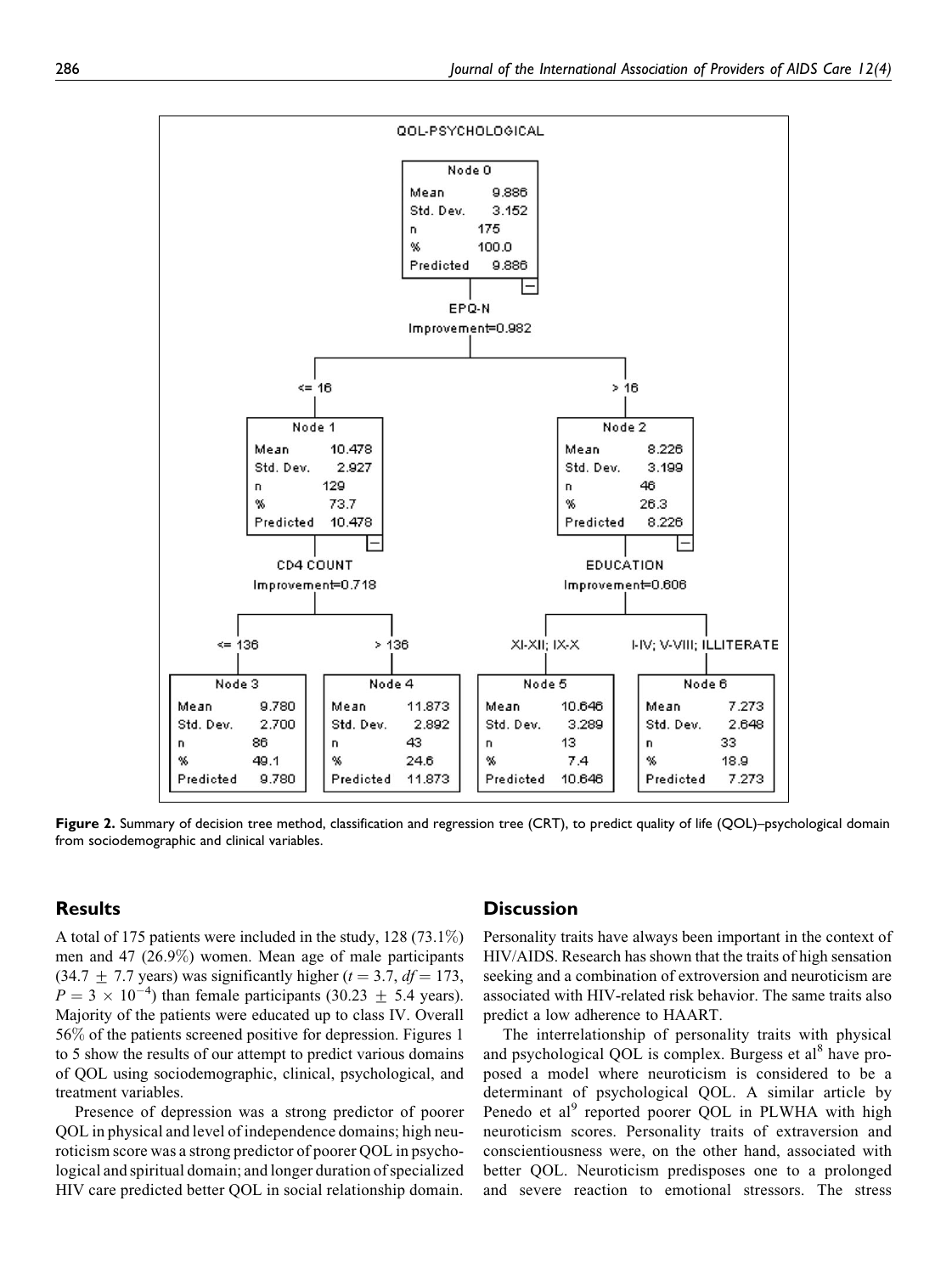

Figure 3. Summary of decision tree to predict quality of life (QOL)–level of independence domain from sociodemographic and clinical variables.

inherent to living with HIV/AIDS might cause a long drawn emotional vulnerability and ineffective coping in these individuals, contributing to a poorer psychological QOL. Chronic stress can also lead to elevated glucocorticoid levels, resulting in further suppression of an already compromised immune system.

Although the prevalence of depression in HIV-infected people has not been definitively determined, it is estimated that between 20% and 69% of all individuals with HIV/AIDS experience depression.<sup>15</sup> The study conducted by Adewuya et al<sup>16</sup> found that diagnosis of depression was significantly correlated with poorer QOL in all domains except the "social relationship" domain. In our study, higher depression scores as measured by the BDI is associated with poorer physical QOL as well as lower level of independence. This is not an unexpected finding, given that depression often gives rise to feelings of hopelessness and helplessness, which lead to a sense of having lost one's independence. It should also be noted that the BDI, though a reliable and valid instrument to measure depression, gives a lot of weightage to somatic symptoms like sleep, appetite, fatigue, and so on, which may be the results of HIV infection per se. This overlap may account for the poorer physical QOL in depressed individuals, or it may be that depression actually adds up to the physical burden of HIV/AIDS. In another recent study, it has also been found that depression is associated with poor adherence to HAART because 95% adherence is needed to suppress viremia successfully and depression inversely affects QOL in HIV/ AIDS.<sup>10</sup> Depression not only affects adherence but also results in decreased CD4 count, increased viral load, and increased mortality.17 In general, depression in HIV-infected patients leads to a decrease in HAART adherence. However, appropriate psychiatric intervention may increase adherence to HAART, improve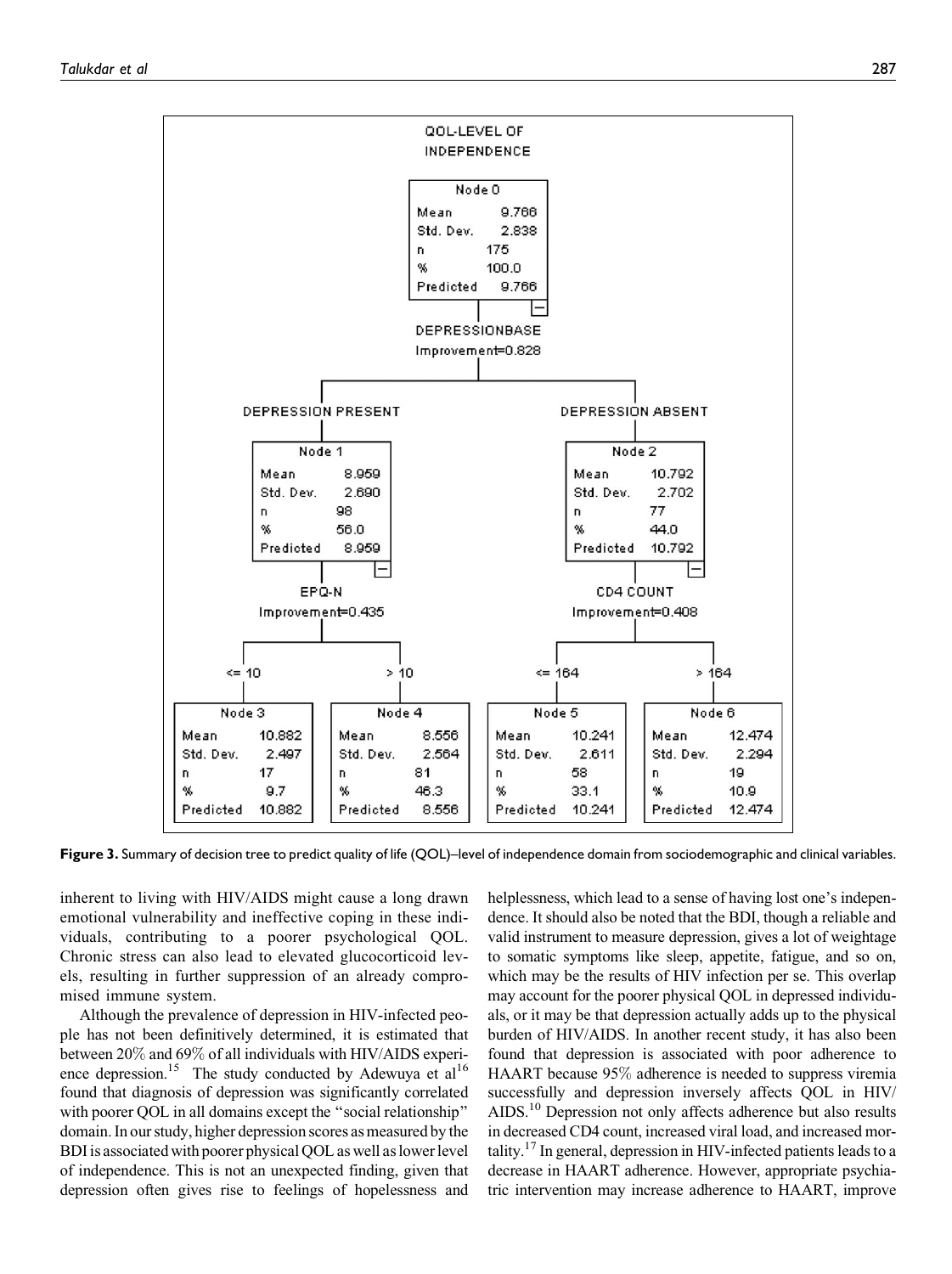

Figure 4. Summary of decision tree method, classification and regression tree (CRT), to predict quality of life (QOL)–social relationships domain from sociodemographic and clinical variables.

QOL, and decrease mortality. Therefore, detecting and treating depression in HIV-positive individuals is even more important.<sup>18</sup>

Longer duration of specialized HIV care predicted better QOL, particularly in the social relationship domain. Numerous studies have reported better QOL in PLWHA on regular antiretroviral treatment.19,20 The HAART alone is known to reverse HIV-associated depression, dementia, not to mention improvement in clinical parameters. Hence the longer the duration of HAART, the better the control of the disease and its related complications, leading to better QOL.

# Conclusion

Quality of life measurement is important in assessing the overall status of PLWHA. Psychosocial factors are as important as clinical parameters in determining the QOL in HIV-infected patients. Data on follow-up visits is likely to give more information needed for comprehensive care of HIV-infected patients.

#### Declaration of Conflicting Interests

The author(s) declared no potential conflicts of interest with respect to the research, authorship, and/or publication of this article.

#### Funding

The author(s) received no financial support for the research, authorship, and/or publication of this article.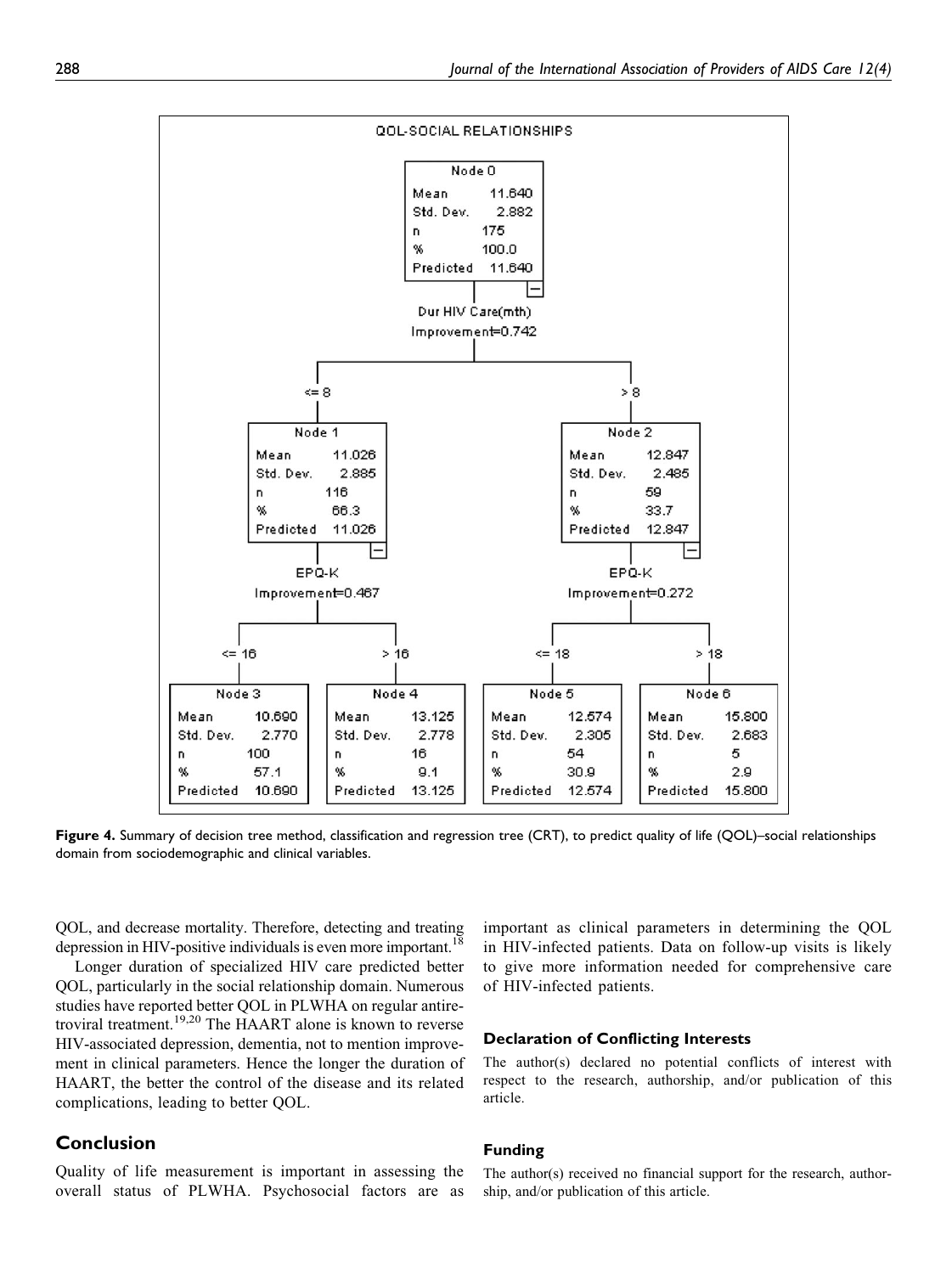

Figure 5. Summary of decision tree to predict quality of life (QOL)–spirituality domain from sociodemographic and clinical variables.

# **References**

- 1. Sowell R, Seals BE, Moneyham L, Demi A, Cohen L, Brake S. Quality of life in HIV- infected women in the southeastern United States. AIDS Care.1997;9(5):1-12.
- 2. Kohli R, Sane S, Kumar K, Ramesh S, Paranjape RS, Mehendale SM. Assessment of quality of life among HIVinfected persons in Pune, India. Qual Life Res. 2005;14(6):1641-1647.
- 3. Cunningham WE, Crystal S, Bozzette S, Hays RD. The association of health-related quality of life with survival among persons with HIV infection in the United States. J Gen Intern Med. 2005; 20(1):21-27.
- 4. Burgoyne RW, Saunders DS. Quality of life among urban Canadian HIV/AIDS clinic outpatients. Int J STD AIDS. 2001;12(8):505-512.
- 5. Eriksson LE, Nordstrom G, Berglund T, Sandstrom E. The healthrelated quality of life in a Swedish sample of HIV-infected persons. J Adv Nurs. 2000;32(5):1213-1223.
- 6. O'Keefe EA, Wood R. The impact of human immunodeficiency virus (HIV) infection on quality of life in a multiracial South African population. Qual Life Res. 1996;5(2): 275-280.
- 7. Lenderking WR, Testa MA, Katzenstein D, Hammer S. Measuring quality of life in early HIV disease: the modular approach. Qual Life Res. 1997;6(6):515-530.
- 8. Burgess A P, Carretero M, Elkington A, Pasqual-Marsettin E, Lobaccaro C, Catalan J. The role of personality, coping style and social support in health-related quality of life in HIV infection. Qual Life Res. 2000;9(4):423-437.
- 9. Penedo FJ, Gonzalez JS, Dahn JR, Antoni M, Malow R, Costa P, et al. Personality, quality of life and HAART adherence among men and women living with HIV/AIDS. J Psychosom Res. 2003;54(3): 271-278.